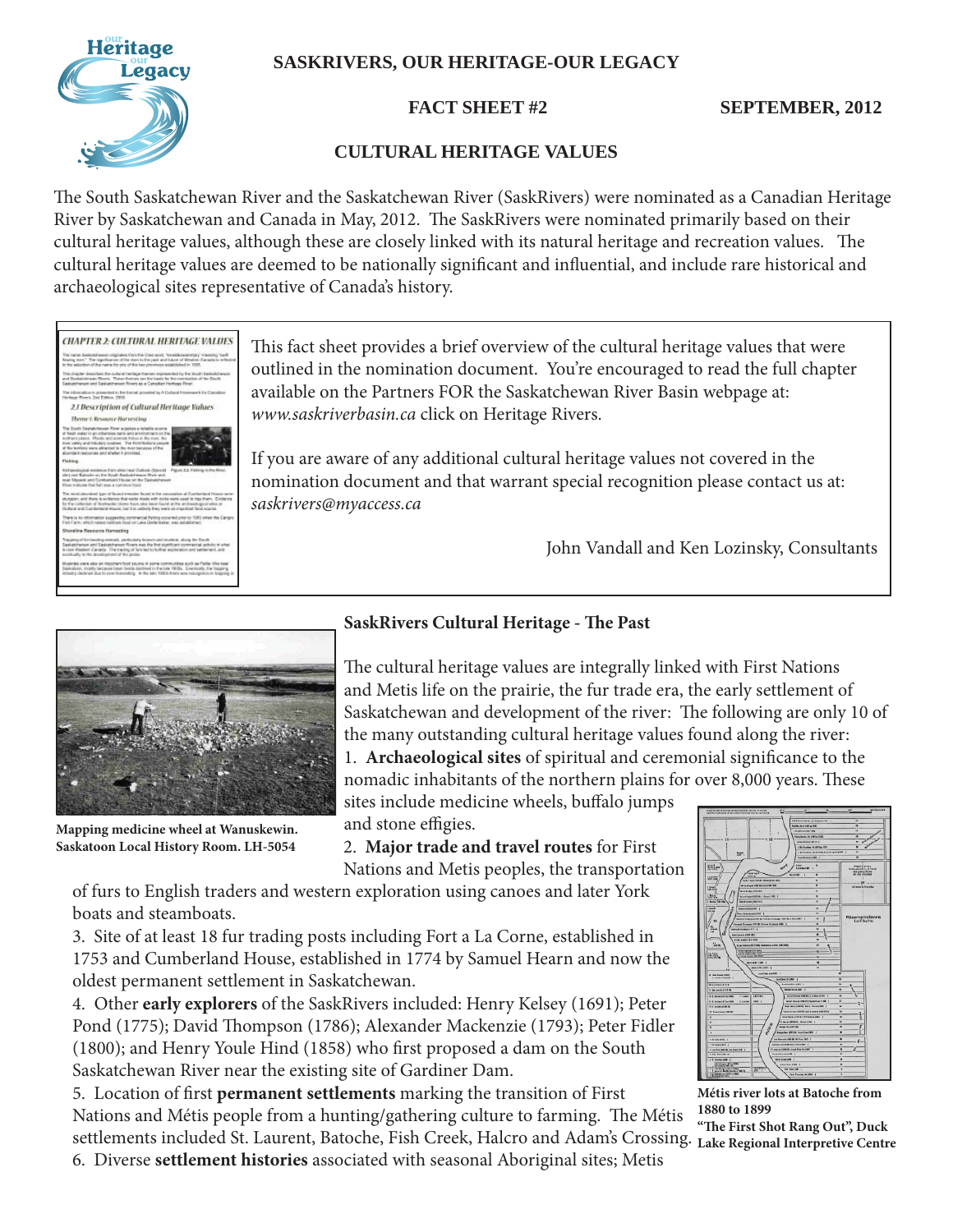river lots, ranching (e.g The Matador Land and Cattle Company Limited), homesteading, the Temperance Colonization Society where Saskatoon is now located and 5 First Nations Reserves.

7. Focal point for the **Northwest Resistance of 1885**. Two battles between the followers of Louis Riel and Gabriel Dumont and the Government of Canada forces took place at Touround's Coulee/Fish Creek and Batoche.

8. **Steamboat transportation** of early settlers, equipment, and dignitaries before the arrival of railways. The most common route for the steamboats was from Lake Winnipeg to the Forks (just west of Prince Albert) and on to Edmonton. The SS Northcote was used as a gunboat during the conflict at Batoche.

9. The South Saskatchewan River Project, completed in 1967,

#### The End of the Steam Boat Era



Figure 2.5. The Wreck of the City of Medicine Hat. 1908. Saskatoon Local History Room. LH438.

The Wreck of the City of Medicine Hat, 1908 **Saskatoon Local History Room. LH 438**

created a 225 km long reservoir, Lake Diefenbaker, which provides water for hydro-electric power generation, agricultural irrigation, community water supplies, flood control, industrial development and recreation. 10. A tradition of trapping, hunting and fishing along the SaskRivers and the Saskatchewan River Delta, the largest active inland delta in North America.

## **SaskRivers Cultural Heritage – Today**



**Sagebrush studios and Art Gallery, SW Sask. Photo by J. Vandall**

The SaskRivers cultural heritage is intimately linked to life in Saskatchewan now as in the past. Currently the rivers and associated lakes including Diefenbaker, Codette and Tobin Lakes provide:

• a clean and reliable water supply for over 50% of Saskatchewan's population including Saskatoon, Regina and Moose Jaw and irrigation for nearly 10,000 ha.

• diverse landscapes and features and a rich history that serves as an inspiration to not only tourists but also to both amateur and professional painters, photographers, poets and musicians.

• Sites of paleontological interest where fossil remains are exposed along the steep walls of the river valley, including a large skeleton of a mosasaur, a marine reptile, found near Herbert Ferry.

• The site of numerous events including fishing derbies, a theatre

festival, and "Back to Batoche Days".

• The site of historic sites and interpretive centres of provincial and national prominence including Saskatchewan Landing, Meewasin, Wanuskewin, Batoche, and Cumberland House – the oldest community in Saskatchewan

• Hunting and fishing opportunities for Aboriginal use, local sportsmen and outfitted visitors, including a major waterfowl migration area at Galloway Bay.

• The opportunity to experience 9 of Saskatchewan's fleet of ferries and, in winter, an ice road in southern Saskatchewan at Riverhurst and east of Cumberland House into Manitoba

• The opportunity for outstanding water-based recreation – canoeing, boating, sailing and fishing, and associated hiking, hunting and camping at numerous urban, regional and provincial parks, recreation sites and resort villages.



**Lemsford Ferry, SW Sask. Photo by J. Vandall**